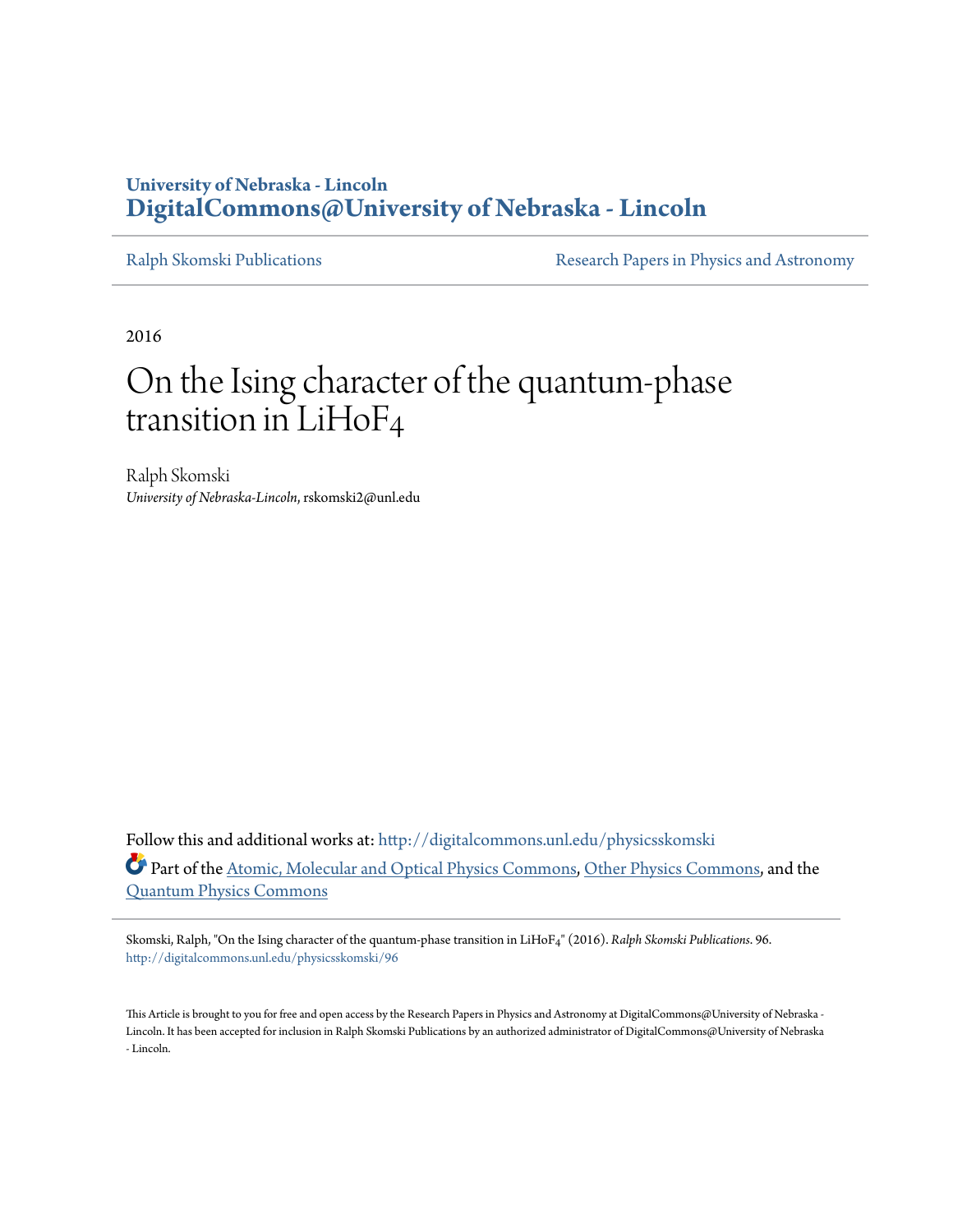

## **[On the Ising character of the quantum-phase](http://dx.doi.org/10.1063/1.4942950) [transition in LiHoF](http://dx.doi.org/10.1063/1.4942950)<sup>4</sup>**

## R. Skomski

*Department of Physics and Astronomy and Nebraska Center for Materials and Nanoscience, University of Nebraska, Lincoln, NE 68588, USA*

(Presented 13 January 2016; received 8 November 2015; accepted 1 December 2015; published online 23 February 2016)

It is investigated how a transverse magnetic field affects the quantum-mechanical character of LiHoF4, a system generally considered as a textbook example for an Ising-like quantum-phase transition. In small magnetic fields, the low-temperature behavior of the ions is Ising-like, involving the nearly degenerate low-lying  $J_z = \pm 8$ doublet. However, as the transverse field increases, there is a substantial admixture of states having  $|J_z| < 8$ . Near the quantum-phase-transition field, the system is distinctively non-Ising like, and all *J*<sup>z</sup> eigenstates yield ground-state contributions of comparable magnitude. A classical analog to this mechanism is the micromagnetic single point in magnets with uniaxial anisotropy. Since  $Ho^{3+}$  has  $J = 8$ , the ion's behavior is reminiscent of the classical limit ( $J = \infty$ ), but quantum corrections remain clearly visible. <sup>C</sup> *2016 Author(s). All article content, except where otherwise noted, is licensed under a Creative Commons Attribution 3.0 Unported License.* [\[http:](http://dx.doi.org/10.1063/1.4942950)//[dx.doi.org](http://dx.doi.org/10.1063/1.4942950)/[10.1063](http://dx.doi.org/10.1063/1.4942950)/[1.4942950\]](http://dx.doi.org/10.1063/1.4942950)

## **I. INTRODUCTION**

The Ising quantum chain in a transverse magnetic field is a conceptually simple model with a nontrivial quantum phase transition (QPT). In contrast to Curie transitions, such quantum transitions occur at zero temperature and involve exotic quantum states rather than critical fluctuations of thermodynamic origin.<sup>[1,](#page-5-0)[2](#page-5-1)</sup> The quasi-one-dimensional tetragonal compound LiHo $F_4$  is generally regarded an experimental textbook example of an Ising-like QPT.<sup>[3](#page-5-2)[–6](#page-5-3)</sup> In the absence of a transverse magnetic field and at low temperatures (including the Curie temperature of about 1.53 K), the ground state of the Ho<sup>3+</sup> ions is a well-defined and nearly degenerate crystal-field doublet ( $J_z = \pm 8$ ), and this doublet can be mapped onto an Ising spin. However, for two reasons, the Ising character of the magnetism of  $LiHoF<sub>4</sub>$  merits a re-examination.

First, in a strict sense, there are no quantum-mechanical Ising models. By definition, Ising models have two quantum states  $S_z = \pm 1/2$  (or  $J_z = \pm 1/2$ ) per site,<sup>[7](#page-5-4)</sup> in contrast to the  $S = 1/2$ <br>Heisenberg model, where a noninteracting spin has two eigenvalues  $\pm 1/2$  but the spin can point Heisenberg model, where a noninteracting spin has two eigenvalues  $\pm 1/2$  but the spin can point in any direction on the Bloch sphere. The Ising model has a quasiclassical visualization as a Heisenberg spin with strong single-ion easy-axis anisotropy, but quantum-mechanically, this single-ion anisotropy is zero, because *S*-state ions and are therefore isotropic.[8](#page-5-5) In fact, the Ising models usually considered in quantum-phase transitions are Heisenberg models with anisotropic exchange, which is, strictly speaking, a very different class of models.<sup>[9](#page-5-6)</sup>

Second,  $Ho^{3+}$  is a nearly classical ion, because the relative effect of quantum fluctuations decreases approximately as 1/2*J* with increasing *J*. Quantum fluctuations are most pronounced for  $J = 1/2$ , but the Ho<sup>3+</sup> ion in LiHoF<sub>4</sub> has  $J = 8$  (1/2*J* = 0.0625) and should therefore behave<br>nearly classically (1/2*J* = 0). The question therefore arises how the quasiclassical character of Ho<sup>3+</sup> nearly classically  $(1/2J = 0)$ . The question therefore arises how the quasiclassical character of Ho<sup>3+</sup> manifests itself in magnetic measurements.

In this paper, we scrutinize quantum-mechanical behavior of the  $Ho^{3+}$  ions. Our focus is on the atomic-scale physics of  $LiHoF_4$  — no specific consideration will be given to the interatomiccoupling aspect of the material, which is crucial for the understanding of fluctuations near the phase transition but only loosely related to the atom's internal spin structure. We elaborate that the QPT

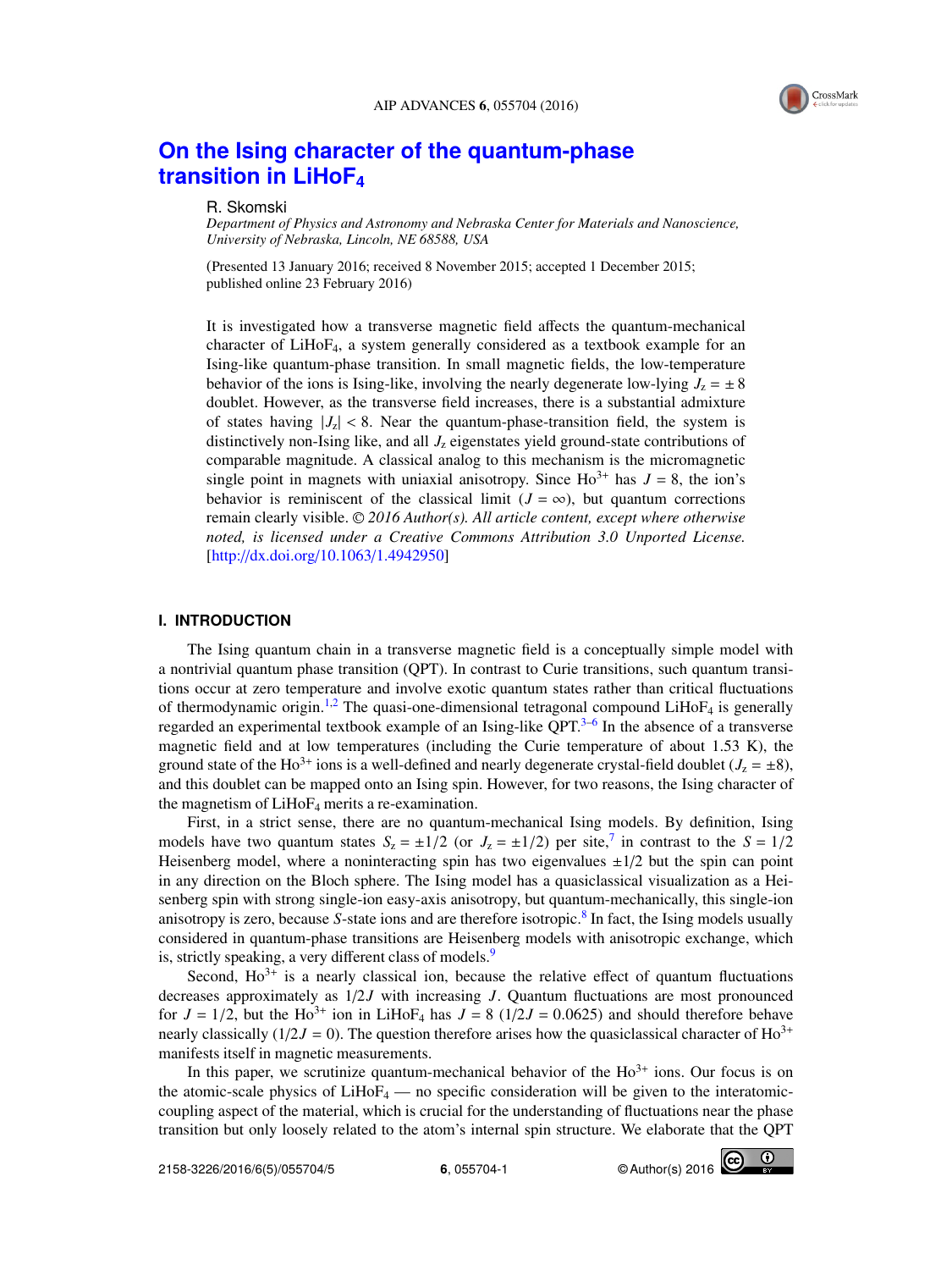<span id="page-2-0"></span>

FIG. 1. Uniaxial anisotropy (n) and transverse magnetic field: (a) classical magnets and (b) quantum-mechanical case of a  $Ho^{3+}$  ion (*J* = 8).

singularity in a transverse field corresponds to the classical single point well-known in micromag-netism,<sup>[8](#page-5-5)</sup> calculate the quantum corrections near the single point, and show that the behavior near the single point is non-Ising-like.

### **II. SINGLE-POINT ANALYSIS**

Figure [1](#page-2-0) compares the classical and quantum-mechanical limits of anisotropic magnets in a transverse magnetic field. In the classical limit, the Hamiltonian is of the Stoner-Wohlfarth type

$$
\mathcal{H} = -\frac{1}{3}K_1V(3\cos^2\theta - 1) - \mu_0M_sH_xV\sin\theta - \mu_0M_sH_zV\cos\theta
$$
 (1)

where  $\theta$  is the magnetization angle, defined by  $M_z = M_s \cos \theta$  and  $M_x = M_s \sin \theta$ . The quantities *K*1, *M*<sup>s</sup> , H, and *V* have their usual meanings, namely lowest-order uniaxial anisotropy constant, saturation magnetization, applied magnetic field, and magnet volume, respectively.

Minimizing Eq. [\(1\)](#page-2-1) for  $\mathbf{H} = H_{\rm x} \mathbf{e}_{\rm x}$  and monitoring  $M_{\rm x}$  yields the solid curve of Fig. [2.](#page-3-0) The curve exhibits a singularity at the anisotropy field  $H_A = 2K_1/\mu_0 M_s$ . This singularity is exploited in<br>a well-established experimental method known as single-point detection (SPD) <sup>10</sup> which traces the a well-established experimental method known as single-point detection  $(SPD)$ ,<sup>[10](#page-5-7)</sup> which traces the second derivative  $d^2M_\text{z}/dH^2$ . Ideally, this derivative is a delta peak, but in practice, it is a simple maximum near H<sub>A</sub>, because sample and grain misalignments smooth the singularity (dashed line in Fig. [2\)](#page-3-0). This effect was first noticed the original paper by Stoner and Wohlfarth.<sup>[11](#page-5-8)</sup> The SPD method can be used to experimentally determine magnetic anisotropies, for example by using a pulse field.

From the classical relations  $M_x(H \le H_A) = M_s H_x/H_A$  and  $M_s^2 = M_x^2 + M_z^2$  it follows that

<span id="page-2-1"></span>
$$
M_{z} = \sqrt{M_{s}^{2} - M_{x}^{2}}
$$
 (2)

Figure [2](#page-3-0) shows the field dependences of  $M_x$  and  $M_z$ . The blue curve  $(M_z)$  is a classical analog of the quantum-phase transition, whereas the red curve  $(M_x)$  is the same as the solid curve in Fig. [2.](#page-3-0)

## **III. QUANTUM-MECHANICAL LIMIT**

In suitable dimensionless units, the Hamiltonian of the  $Ho^{3+}$  ion subjected to a second-order uniaxial crystal field ( $A_2{}^0 \sim B_{20}$ ) and an external magnetic field ( $H_{\text{x}}$ ) is

<span id="page-2-2"></span>
$$
\mathcal{H} = -(3\,\hat{J}_z^2 - J(J+1)) - h\hat{J}_x \tag{3}
$$

where  $\hat{J}$  is the angular-momentum operator of the Ho<sup>3+</sup> ion (*J* = 8) and *h* ∼ *H<sub>x</sub>*/*A*<sub>2</sub><sup>0</sup>. It is convenient to use a basis where  $\hat{J}$  is diagonal, with the eigenvalues  $J = (-8, 7, 8)$ . In this basis  $\hat{J}$  i to use a basis where  $\hat{J}_z$  is diagonal, with the eigenvalues  $J_z = (-8, \ldots, 7, 8)$ . In this basis,  $\hat{J}_x$  is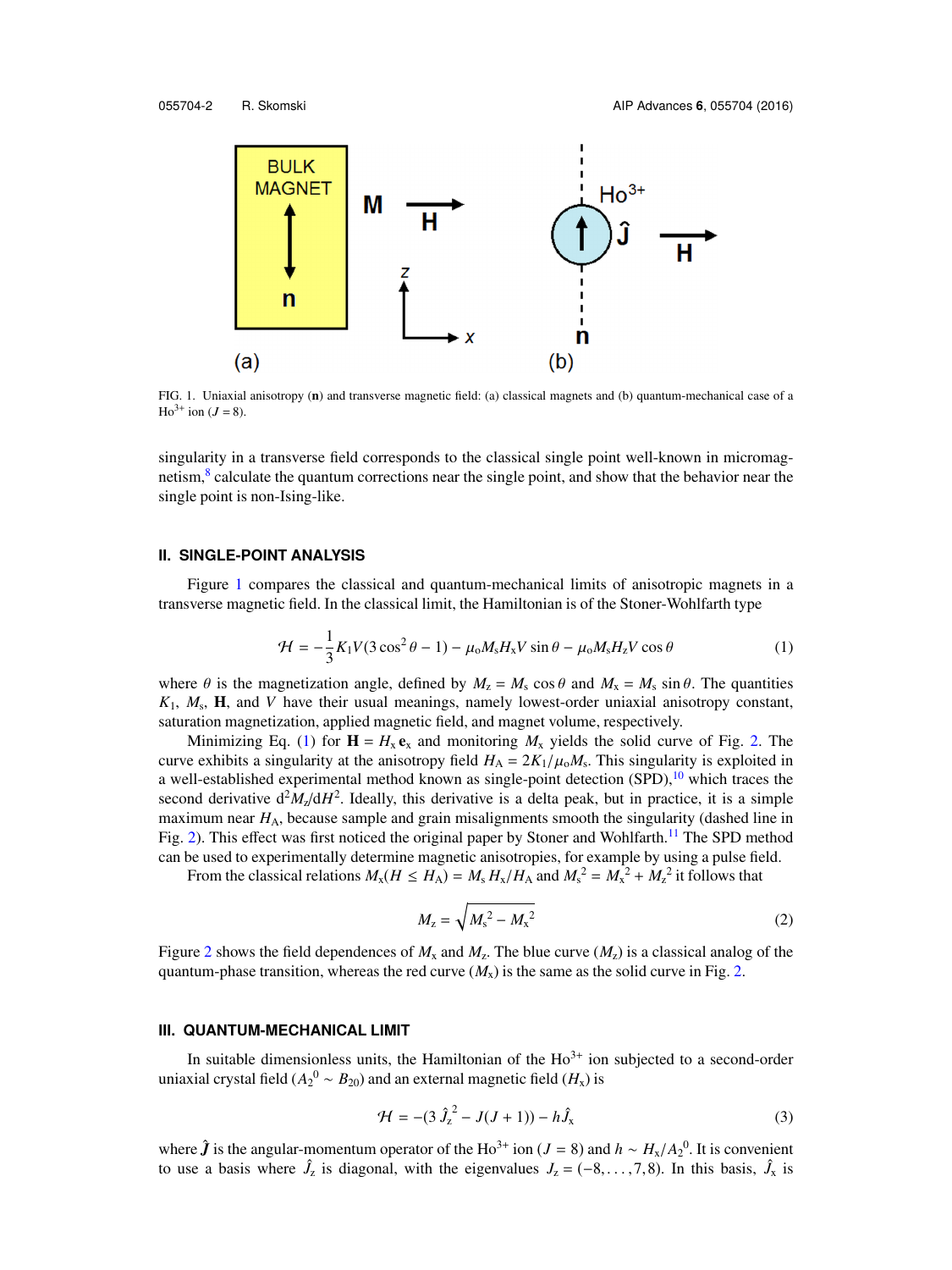<span id="page-3-0"></span>

FIG. 2. Approach to saturation and single-point detection. A true singularity (solid curve) exists for perfectly aligned magnets only ( $\mathbf{n} \perp \mathbf{H}$ ). Any oblique angles, such as  $2^\circ$  in the case of the dashed line, smooth the singularity.

tridiagonal and symmetric with the matrix elements  $\hat{J}_x(j, j) = 0$  and

$$
\hat{J}_x(j,j+1) = \frac{1}{2}\sqrt{72 - (8-j)(7-j)}\tag{4}
$$

Note, in particular, that the matrix element connecting the states with  $J_z = \pm 8$  is zero. The eigenvalues and eigenfunctions of Eq. [\(3\)](#page-2-2) are readily obtained by explicit matrix diagonalization.

<span id="page-3-1"></span>In zero field, Eq. [\(3\)](#page-2-2) yields the double-degenerate ground state,  $J_z = \pm 8$ , of energy  $E_g = -120$ . The energy-level splitting between the ground-state and first excited doublets is 45 energy units.



FIG. 3. Relation between single point and vanishing of the magnetization in the classical limit ( $J > \infty$ ). The field where the magnetization  $M_z$  vanishes is equal to the single-point field (anisotropy field).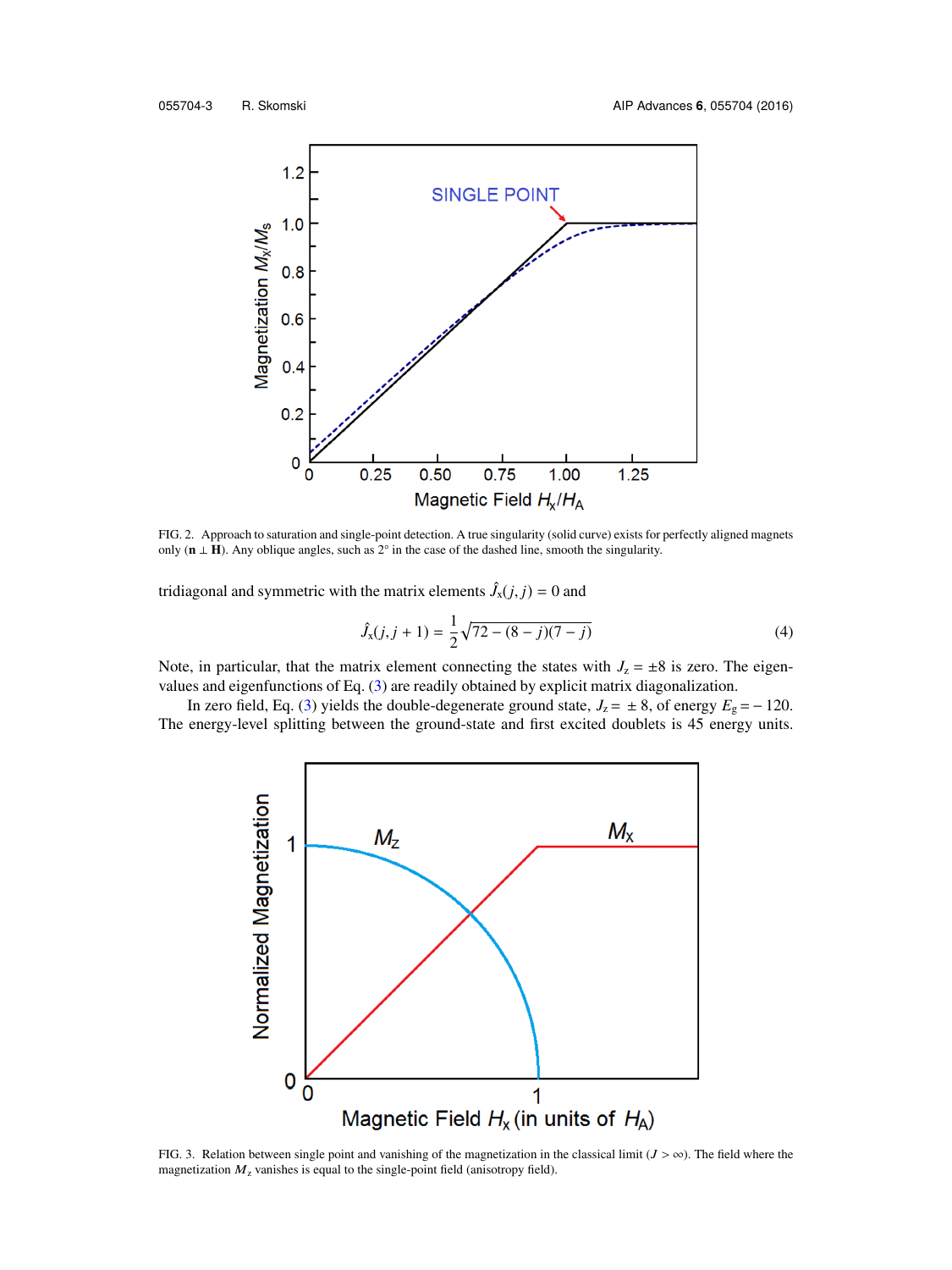<span id="page-4-0"></span>

FIG. 4. Energy levels calculated from the Hamiltonian of Eq. [\(1\).](#page-2-1) The solid red curve refers to the single-ion ground state, whereas the dashed lines are excited one-ion levels.

This splitting is much larger than the interaction strength between the  $Ho^{3+}$  ions, which is epitomized by the Curie temperature,  $1.53 \text{ K}$  $1.53 \text{ K}$  $1.53 \text{ K}$  for LiHo $F_4$ .<sup>3</sup> Excited levels can therefore be ignored at all temperatures of interest, and the system behaves like an Ising spin with two spin orientations  $(s_2 = \pm 1).^{2-4}$  $(s_2 = \pm 1).^{2-4}$  $(s_2 = \pm 1).^{2-4}$  However, this argumentation applies to small fields only, not to the transverse fields that cause the magnetization  $M<sub>z</sub>$  to vanish at the zero-temperature (or low-temperature) quantum-phase transition.

Figure [4](#page-4-0) shows the expectation values  $\langle J_x \rangle$  as a function of the transverse field  $H_x$ . The red curve refers to the ground state, whereas the dashed curves correspond to excited states. In the limit of very high transverse fields, the levels are equally spaced Zeeman levels. Comparison of the solid

<span id="page-4-1"></span>

FIG. 5. Quantum mechanical approach to saturation in the field direction. In terms of Fig. [4,](#page-4-0) the applied fields are  $h = 12$ (dashed black curve) and  $h = 36$  (dotted red curve).